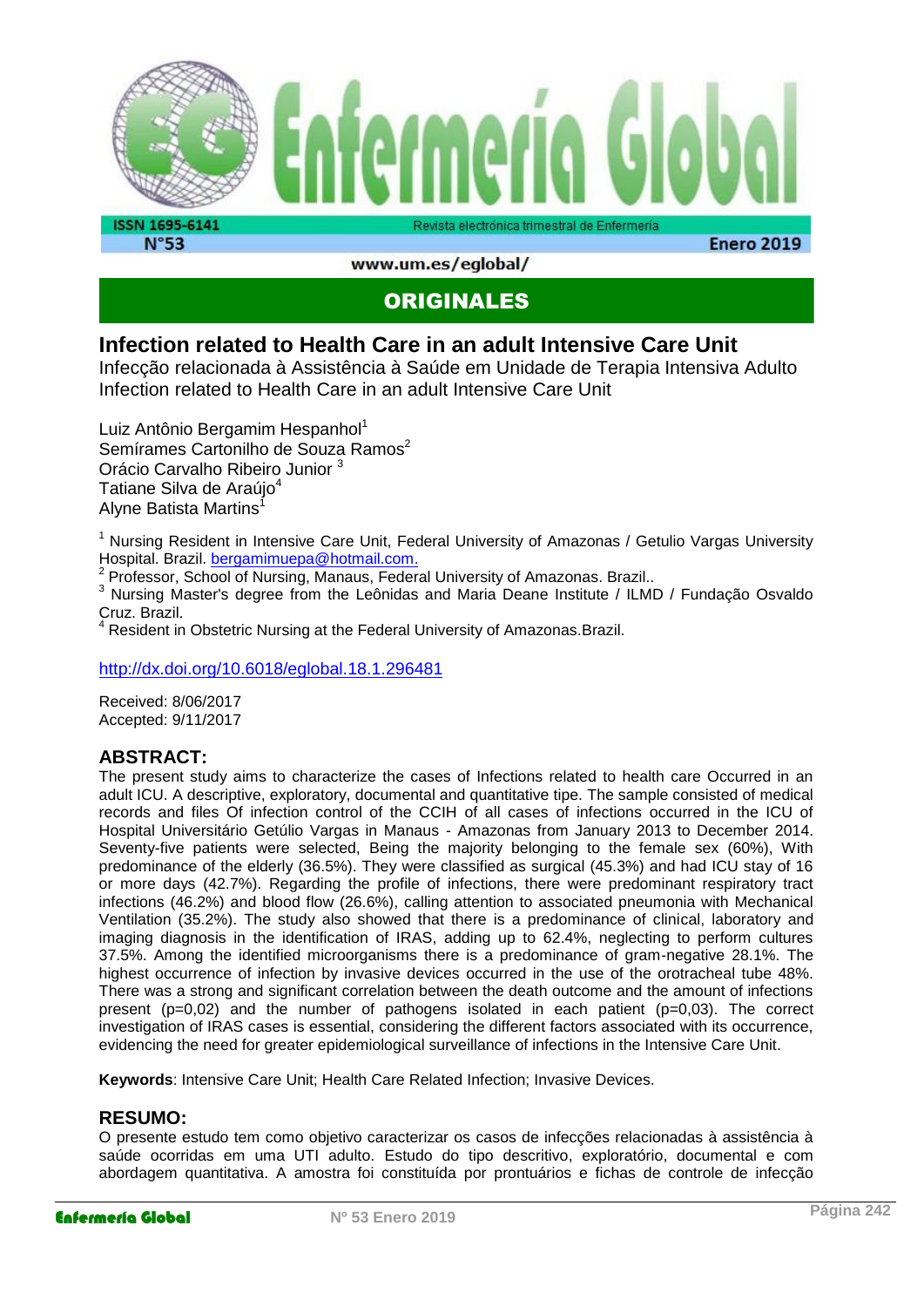hospitalar da CCIH de todos os casos de infecções ocorridas na UTI do Hospital Universitário Getúlio Vargas em Manaus – Amazonas no período de janeiro de 2013 a dezembro de 2014. Foram selecionados 75 pacientes, sendo a maioria pertencentes ao sexo feminino (60%), com predomínio de idosos (36,5%). Foram classificados como cirúrgicos (45,3%) e tiveram permanência na UTI de 16 ou mais dias (42,7%). Quanto ao perfil das infecções, houve predomínio das relacionadas ao trato respiratório (46,2%) e corrente sanguínea (26,6%), chamando atenção para a Pneumonia Associada à Ventilação Mecânica (35,2%). O estudo mostrou ainda que há predomínio do diagnóstico clínico, laboratorial e de imagem na identificação das IRAS, somando (62,4%), negligenciando a realização de culturas (37,5%). Dentre os microorganismos identificados existe o predomínio dos gram-negativos (28,1%). A maior ocorrência de infecção por dispositivos invasivos ocorreu no uso do tubo orotraqueal (48%). Houve correlação forte e significativa entre o desfecho óbito e a quantidade de infecções presentes (p=0,02) e quanto ao número de patógenos isolados em cada paciente (p=0,03). Torna-se imprescindível a correta investigação dos casos de IRAS, tendo em vista os diferentes fatores associados a sua ocorrência, ficando evidente a necessidade de maior vigilância epidemiológica das infecções em Unidade de Terapia Intensiva.

**Palavras chave:** Unidade de Terapia Intensiva; Infecção Relacionada à Assistência à Saúde; Dispositivos Invasivos.

#### **RESUMEN:**

El presente estudio tiene como objetivo caracterizar los casos de infecciones relacionadas a la asistencia a la salud ocurridas en una UCI adulto. Estudio del tipo descriptivo, exploratorio, documental y con abordaje cuantitativo. La muestra fue constituida por archivos y fichas de control de infección hospitalaria de la CCIH de todos los casos de infecciones ocurridas en la UCI del Hospital Universitario Getúlio Vargas en Manaus – Amazonas en el periodo de enero del 2013 a diciembre del 2014. Fueron seleccionados 75 pacientes, siendo la mayoría pertenecientes al sexo femenino (60%), con predominio de ancianos (36,5%). Fueron clasificados como quirúrgicos (45,3%) y tuvieron permanencia en la UCI de 16 o más días (42,7%). En cuanto al perfil de las infecciones, hubo predominio de las relacionadas al tracto respiratorio (46,2%) y corriente sanguínea (26,6%), llamando atención para la Neumonía Asociada a la Ventilación Mecánica (35,2%). El estudio mostró que hay predominio del diagnóstico clínico, de laboratorio y de imagen en la identificación de las IRAS, sumando (62,4%), descuidando la realización de cultivos (37,5%). Entre los microorganismos identificados existe el predominio de los gram negativos (28,1%). La mayor ocurrencia de infección por dispositivos invasivos ocurrió en el uso del tubo orotraqueal (48%). Hubo correlación fuerte y significativa entre el resultado muerto y la cantidad de infecciones presentes (p=0,02) y cuanto al número de patógenos aislados en cada paciente (p=0,03). Se vuelve imprescindible la correcta investigación de los casos de IRAS, atendiendo a los diferentes factores asociados a su ocurrencia, resultando evidente la necesidad de mayor vigilancia epidemiológica de las infecciones en la Unidad de Cuidadps Intensivos.

**Palabras clave:** Unidad de Terapia Intensiva; Infección Relacionada a la Asistencia a la Salud; Dispositivos Invasivos.

## **INTRODUCTION**

The understanding of the term Hospital Infections (IH) has been replaced in the last years by the Ministry of Health and National Agency of Sanitary Surveillance for the term Health Care Related Infection (IRAS) both from the perspective of prevention and control of infections, since these are considered as an event that can occur not only in the hospital environment, but also in all environments that provide health care  $^{\text{\tiny{(1)}}}.$ 

The Health Care Related Infections, for the longevity that they present can be considered as one of the oldest injuries and that generate concern for the humanity, since they threaten the quality and the evolution of the services of attention to the health, mainly in the hospitals. The World Health Organization (WHO) recognizes that IRAS are a public health problem and that strategic actions are needed to reduce or even eliminate this problem, which must be developed at all levels of government and in a coordinated way  $(2)$ .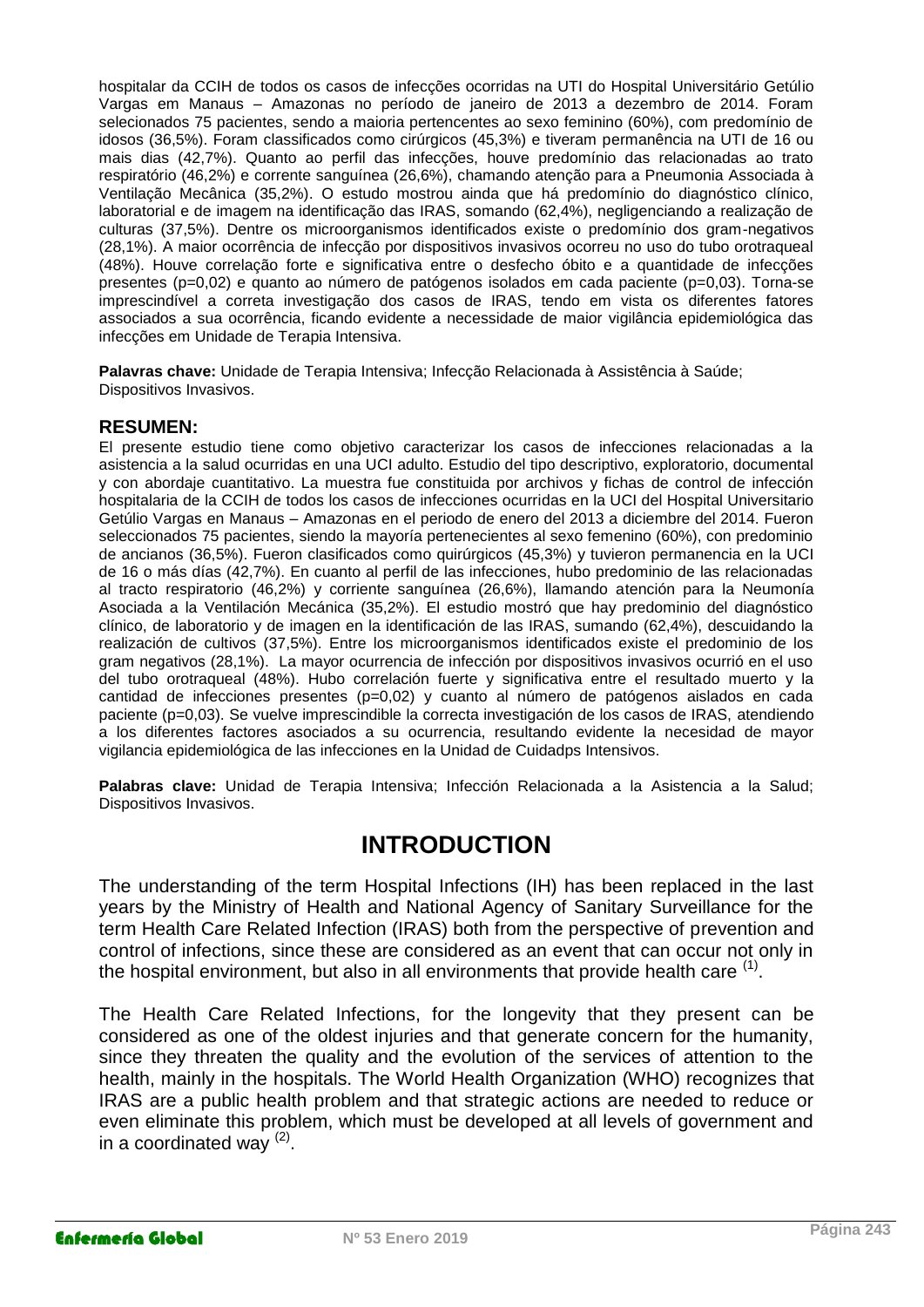In the hospital environment, more specifically, IRAS are infections that occur after admission to hospital and can develop during hospitalization or after discharge, as long as they are related to hospitalization or procedures performed during hospitalization<sup>(2)</sup>.

Because of the ICU's invasive care environment, necessary to meet the critical conditions of the disease process, patients are more likely to acquire infections, and their occurrence leads to numerous problems both in the patient's side and to the prolongation of their stay in the hospital , delay in its recovery and worsening of the existing clinical condition, as well as for the institution and the state, considering that the incidence of IRAS is one of the criteria for evaluating the quality of hospital services, in addition to greatly increasing the financial costs of the state with the health sector <sup>(3)</sup>.

Thus, IRAS is a serious public health problem that needs to be solved, and epidemiological surveillance constitutes the main tool for their knowledge, since it allows the active, continuous and systematic observation of the occurrence and distribution of these infections among institutionalized patients , as well as the events and conditions that are related to the risk of their occurrence and behavior, in order to execute timely actions for control <sup>(2,3)</sup>.

Despite the remarkable advances that have been observed in recent decades in the sense of eliminating or controlling IRAS, many challenges remain for the effective implementation of strategies to address this problem, among them the knowledge gaps on the occurrence and distribution of IRAS in the different regions of the country and the deficiencies in the collection of information that allow the directing of actions and control of their effectiveness from the national level, to the hospitalization units, such as ICUs, which are considered critical areas for these infections  $^{(4)}$ .

In view of the above, the present study aimed to characterize the cases of infections related to health care, occurring in the ICU of a University Hospital.

# **MATERIAL AND METHODS**

The study is descriptive, exploratory, documental and with a quantitative approach.

The research was carried out at the Hospital Universitário Getúlio Vargas (HUGV), located in the municipality of Manaus, state of Amazonas. The hospital is linked to the Federal University of Amazonas (UFAM) and currently managed by the Brazilian Company for Hospital Services (EBSERH), is located at Afonso Pena Street, s / n, neighborhood January 14th square.

The population of this study refers to the cases of patients hospitalized the HUGV ICU who developed healthcare-related infections. The sample consisted of records and records of control of hospital infection of the CCIH of all cases of infections that occurred in the ICU of said hospital from January 2013 to December 2014.

Data collection was performed in three months, from July to September 2015. A structured instrument, prepared by the researcher responsible, was used as a data collection tool, with variables related to the epidemiological and clinical characteristics of the patients to which it refers this study.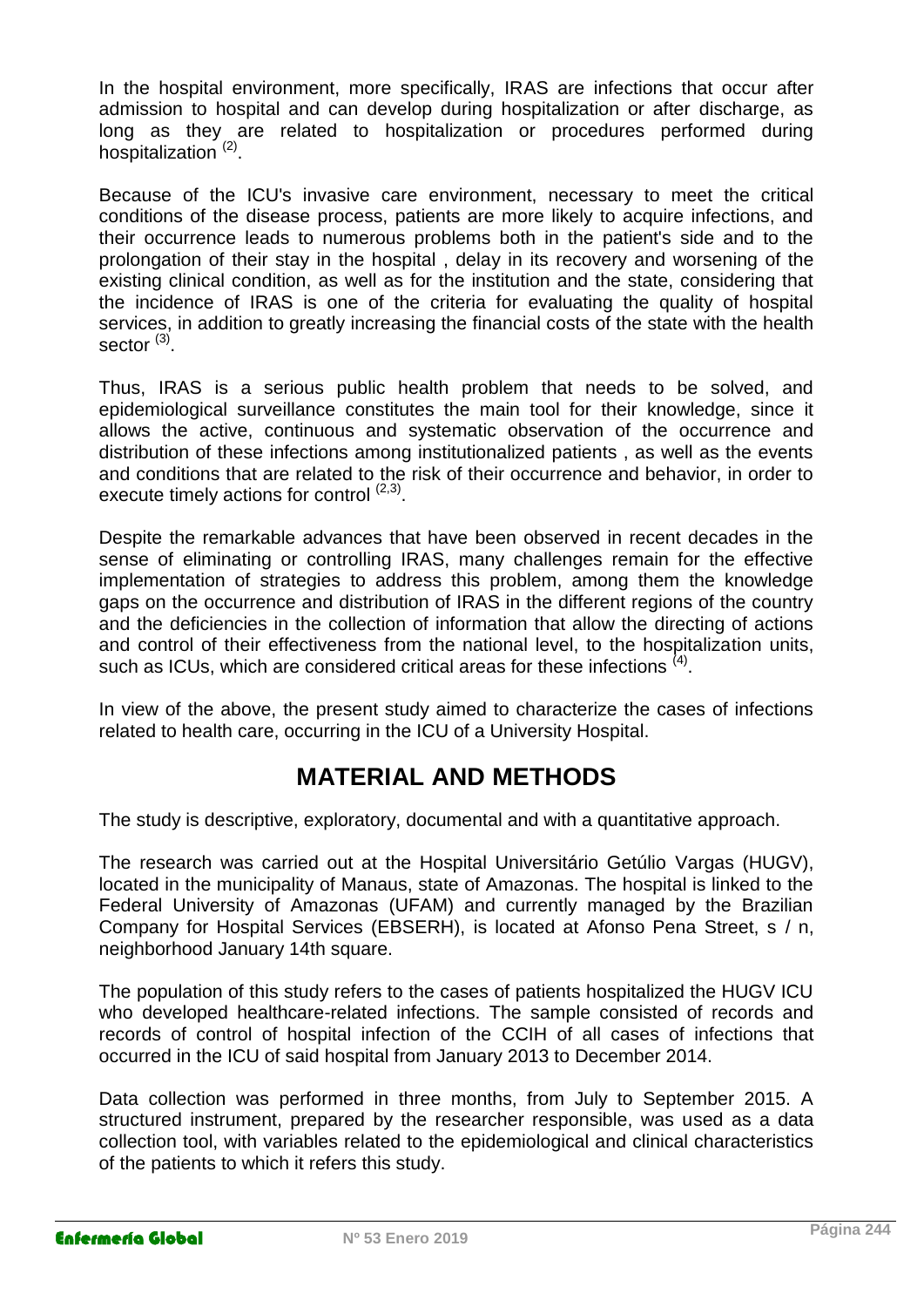The data were quantified, tabulated and statistically analyzed using the Microsoft Office Excel spreadsheet software, version 2010 for the construction of the tables that expressed the study variables. The collected data were submitted to descriptive statistical analysis, using as software R, version 3.2.2.

The logistic regression model was applied with the objective of studying the effect of variables, gender, age, and invasive devices, among others, regarding the outcome (discharge and death) of patients who developed infection in the Intensive Care Unit.

The hypotheses for the Logistic Regression were:

- H0: The variables influenced the outcome.
- H1: The variables did not influence the outcome.

The p-value being lower than the significance level of 5% does not reject H0, that is, the variables influenced the outcome.

For the execution of the investigation, the Data Use Commitment Term (TCUD) was used due to the impossibility of obtaining the Informed Consent of all patients and analyzing medical records, and the researcher is responsible for the confidentiality of the data obtained.

The Term of Exemption from the Informed Consent Term was used because the collection was done only by secondary data, obtained from the study of medical records with the information regarding the care given to the patients.

The project was submitted to the Research Ethics Committee (CEP) of the Federal University of Amazonas (UFAM) in Manaus-AM for analysis and subsequent opinion.

## **RESULTS**

A total of 277 patients were admitted to the Intensive Care Unit in 2013, 222 were discharged from the unit and 55 died, of which 51 died in patients with IRAS and 19 deaths related to IRAS. In 2014, 272 patients were admitted, 219 were discharged and 53 died, of which 24 died in patients with IRAS and 02 deaths related to IRAS. The total sample of cases identified during the study of patients who developed infections related to invasive devices was 75.

|                  | <b>Outcome</b>                       |                |                |      |
|------------------|--------------------------------------|----------------|----------------|------|
| <b>Variables</b> | <b>Discharge</b><br>from<br>hospital | <b>Death</b>   | <b>Total</b>   | P    |
|                  | $n$ (%)                              | $n\frac{6}{6}$ | $n\frac{6}{6}$ |      |
| <b>Sex</b>       |                                      |                |                |      |
| Female           | 29(59,2)                             | 16(61,5)       | 45(60)         | 0,62 |
| Male             | 20(40,8)                             | 10(38,5)       | 30(40)         |      |
| Age Group *      |                                      |                |                |      |
| 13 to 19 years   | 3(6,2)                               | 0(0)           | 3(4, )         | 1,00 |

Table 1 - Socio-demographic and hospitalization profile and its relation with the high outcome / death in patients hospitalized in the ICU, Manaus-AM, 2016.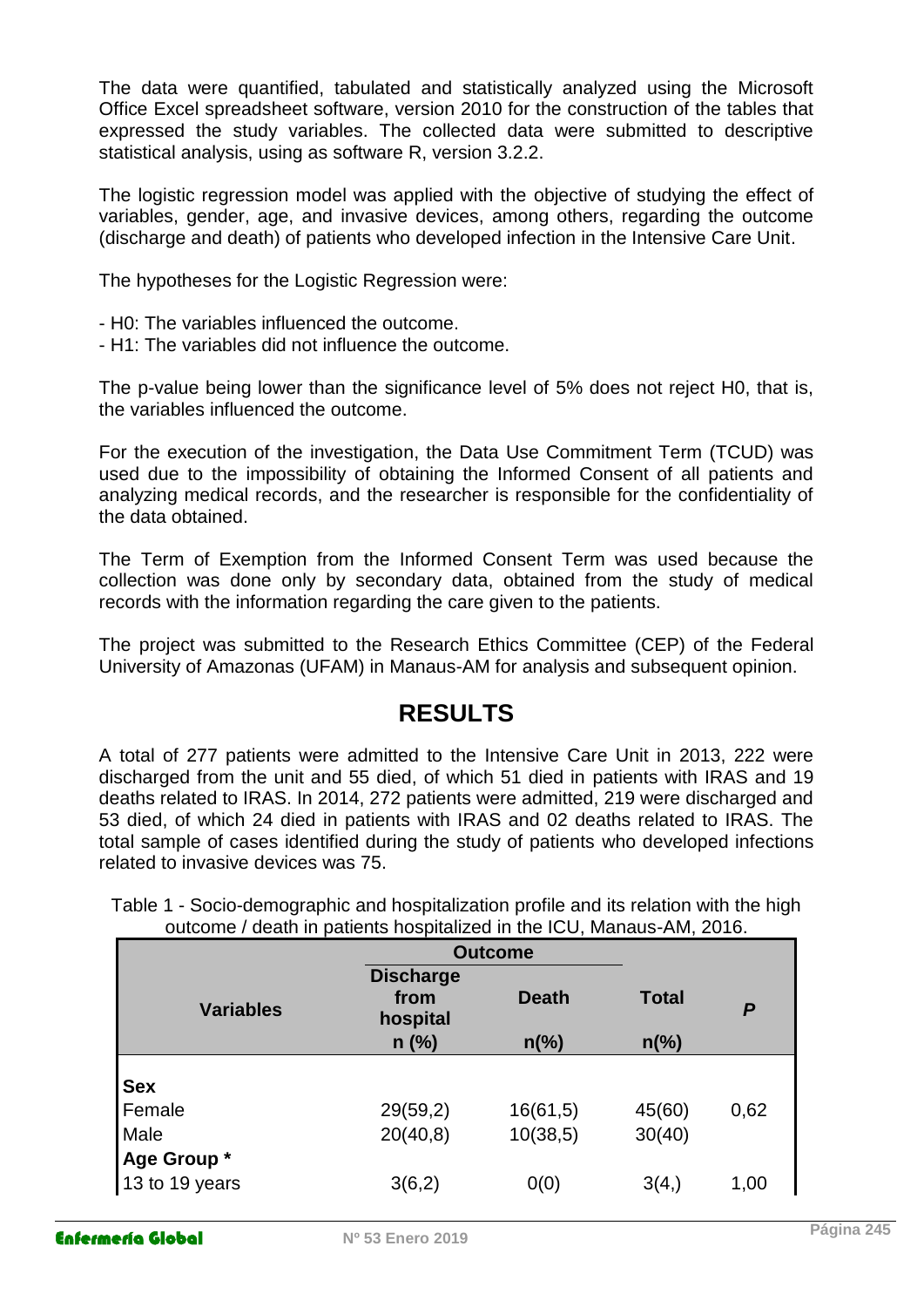| 20 to 39 years               | 17(35,4) | 8(30,8)  | 25(33,8) |      |
|------------------------------|----------|----------|----------|------|
| 40 to 59 years               | 14(29,2) | 5(19,2)  | 19(25,7) |      |
| 60 years and over            | 14(29,2) | 13(50)   | 27(36,5) |      |
| Days of ICU stay             |          |          |          |      |
| Up to 7 days                 | 13(26,5) | 4(15,4)  | 17(22,7) | 0,58 |
| 8 to 15 days                 | 19(38,8) | 7(26,9)  | 26(34,7) |      |
| 16 days or more              | 17(34,7) | 15(57,7) | 32(42,7) |      |
| Days to enter the ICU        |          |          |          |      |
| Up to 1 day                  | 13(24,5) | 6(23,1)  | 19(25,3) | 0,60 |
| 2 to 7 days                  | 16(32,7) | 11(42,3) | 27(36)   |      |
| 8 days or more               | 20(40,8) | 9(18,4)  | 29(38,7) |      |
| ranking                      |          |          |          |      |
| Surgical                     | 26(53,1) | 8(30,8)  | 34(45,3) | 0,60 |
| Clinical                     | 15(30,6) | 11(42,3) | 26(34,7) |      |
| <b>Clinical and Surgical</b> | 8(16,3)  | 7(26,9)  | 15(20)   |      |

\*The analysis of the variable "Age" was performed only with N of 74.

With regard to sociodemographic and hospitalization characteristics, there is a higher prevalence of infections in female patients (45; 60%) and elderly (27; 36.5%). The highest percentage of patients remained in the ICU for more than 15 days (32; 42.7%), with mean and SD of (26.5  $\pm$  35.8), minimum stay time of 03 and maximum of 192 days. The time of entry into intensive care since admission to any other sector of the hospital was greater than 07 days (29; 38.7%), with mean and SD of (09.4  $\pm$  19.4), time minimum of 01 and maximum of 60 days. There was no statistical significance with the association between the variables presented in table 1 with the high outcome and death ( $p$  > 0.05).

**Table 2:** Clinical and diagnostic characteristics of infections in patients hospitalized in the ICU, Manaus-AM, 2016.

| <b>Variables</b>                        | $n$ (%)  |
|-----------------------------------------|----------|
| <b>Type of Infection</b>                |          |
| <b>Skin Infection</b>                   | 3(2,4)   |
| Soft tissues (eyes)                     | 3(2,3)   |
| Surgical site                           | 4(3,1)   |
| <b>Central Nervous System</b>           | 5(3,9)   |
| <b>Respiratory Tract (Clinical PNM)</b> | 14(11)   |
| <b>Urinary Tract</b>                    | 20(15,6) |
| <b>Bloodstream Infection</b>            | 34(26,6) |
| <b>Respiratory Tract (VAP)</b>          | 45(35,2) |
| <b>Type of Infection Diagnosis</b>      |          |
| Diag. Clinical                          | 9(7)     |
| Diag. Clinical and Laboratorial         | 30(23,4) |
| Diag. Clinical and Radiological         | 41(32)   |
| Culture                                 | 48(37,5) |
| <b>Isolated Microorganisms</b>          |          |
| Gram-negative                           | 36(28,1) |
| <b>Gram-Positive</b>                    | 10(7,8)  |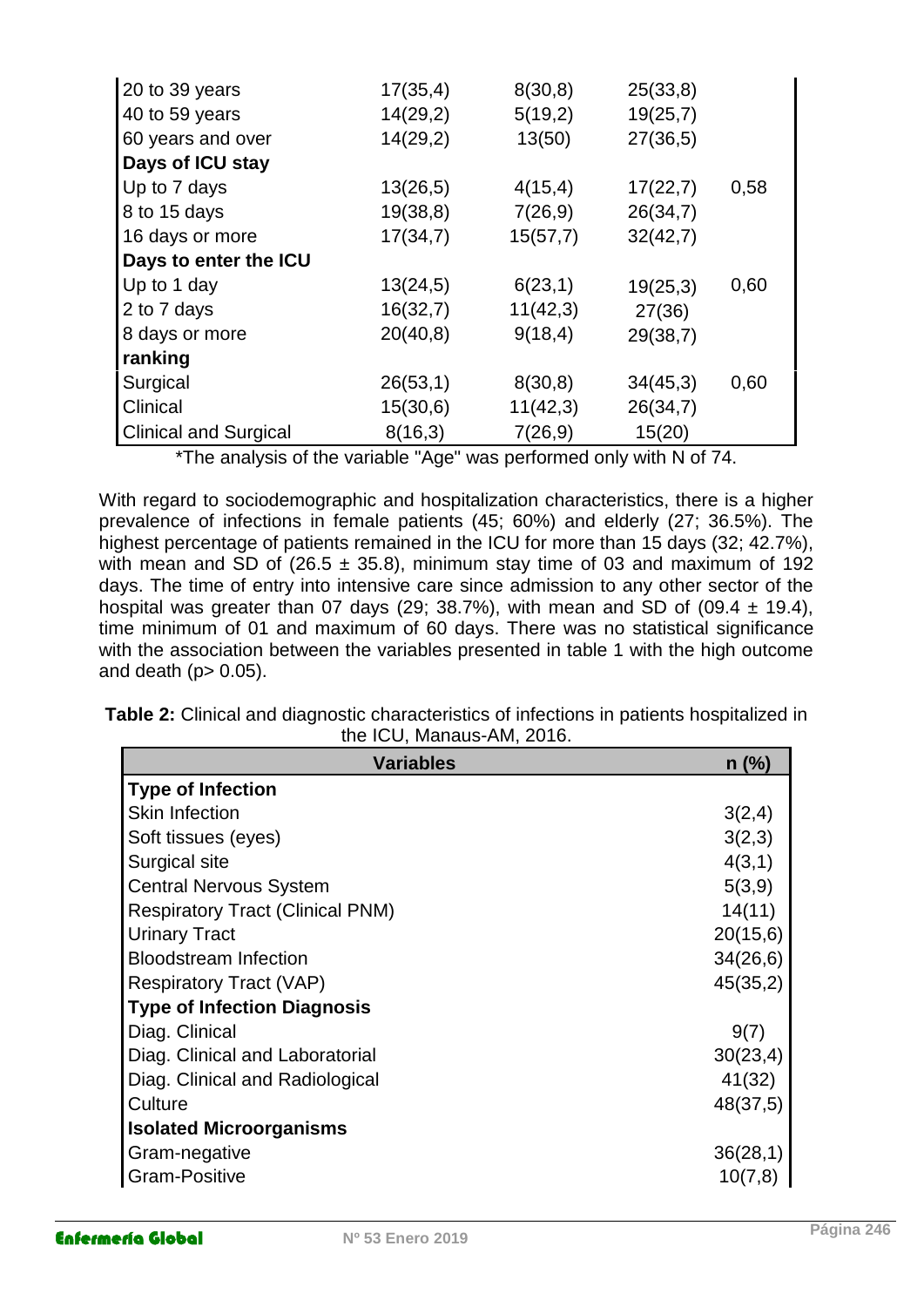| Fungi                              | 2(1,6)   |
|------------------------------------|----------|
| <b>Without Cultures</b>            | 80(62,5) |
| <b>Outcome</b>                     |          |
| Discharge from hospital            | 49(65,4) |
| Death                              | 26(34,6) |
| <b>Infection Confirmation Time</b> |          |
| Up to 7 days                       | 58(50,9) |
| 8 to 15 days                       | 26(22,8) |
| 16 to 30 days                      | 19(16,7) |
| More than 30 days                  | 11(9,6)  |

Table 2 shows the clinical and diagnostic characteristics of cases of infections. The most frequent infection was respiratory tract infection, pneumonia associated with mechanical ventilation (45; 35.2%), with orotracheal or tracheostome tube, as an invasive device for pulmonary ventilation. Diagnostic confirmation of infections occurred mostly through clinical, radiological and laboratory criteria, essentially (80; 62.5%), with the exception of diagnoses performed by cultures 48 (37,5).

The microorganisms found frequently in the cultures were gram negative (36; 28.1%), among them Acinetobacter baumannii haemolyticus (1; 0.8%), Cedecea davisae (1; 0.8%), Citrobacter diversus (0.8%), Stenotrophomonas maltophilia (1; 0.8%), Serratia marcescens (2; 1.6%), Enterobacter aerogenes (2; 1.6%), Enterobacter agglomerans , Klebsiella oxytoca (3; 2.3%), Klebsiella pneumoniae (6; 4.7%), Escherichia coli (6; 4.7%), Pseudomonas sp. (1, 0.8%) and Pseudomonas aeruginosa (10, 7.8%). Grampositive (10; 7.8%) were Enterococcus casseliflavus (1; 0.8%), Streptococcus sp. (1, 0.8%), Staphylococcus xylosus (1, 0.8%), Staphylococcus sp. (1, 0.8%), coagulase negative Staphylococcus (2; 1.6%) and Staphylococcus aureus (4.1%). The fungi present in the cultures were represented only by Candida sp. (2: 1.6%).

|                             | <b>Outcome</b>   |                |                |                  |
|-----------------------------|------------------|----------------|----------------|------------------|
|                             | <b>Discharge</b> |                |                |                  |
| <b>Devices</b>              | from             | <b>Death</b>   | <b>Total</b>   | $\boldsymbol{P}$ |
|                             | hospital         |                |                |                  |
|                             | $n$ (%)          | $n\frac{6}{6}$ | $n\frac{6}{6}$ |                  |
|                             |                  |                |                |                  |
| <b>Orotraqueal tube</b>     |                  |                |                |                  |
| Yes                         | 23(46,9)         | 13(50)         | 36(48)         | 0,99             |
| <b>Not</b>                  | 26(53,1)         | 13(50)         | 39(52)         |                  |
| <b>Tracheostomy</b>         |                  |                |                |                  |
| Yes                         | 8(16,3)          | 4(15,4)        | 12(16)         | 1,00             |
| <b>Not</b>                  | 41(83,7)         | 22(84,6)       | 63(84)         |                  |
| <b>External Ventricular</b> |                  |                |                |                  |
| <b>Derivation</b>           |                  |                |                |                  |
| Yes                         | 2(4,1)           | 2(7,7)         | 4(5,3)         | 0,99             |
| <b>Not</b>                  | 47(95,9)         | 24(92,3)       | 71(94,7)       |                  |
| <b>Peripheral Venous</b>    |                  |                |                |                  |
| <b>Catheter</b>             |                  |                |                |                  |
| Yes                         | 3(6,1)           | 2(7,7)         | 5(6,7)         | 1,00             |
| <b>Not</b>                  | 46(93,9)         | 24(92,3)       | 70(93,3)       |                  |

**Table 3:** Occurrence of invasive device infection and its relation to the high outcome / death in patients hospitalized at the ICU, Manaus-AM, 2016.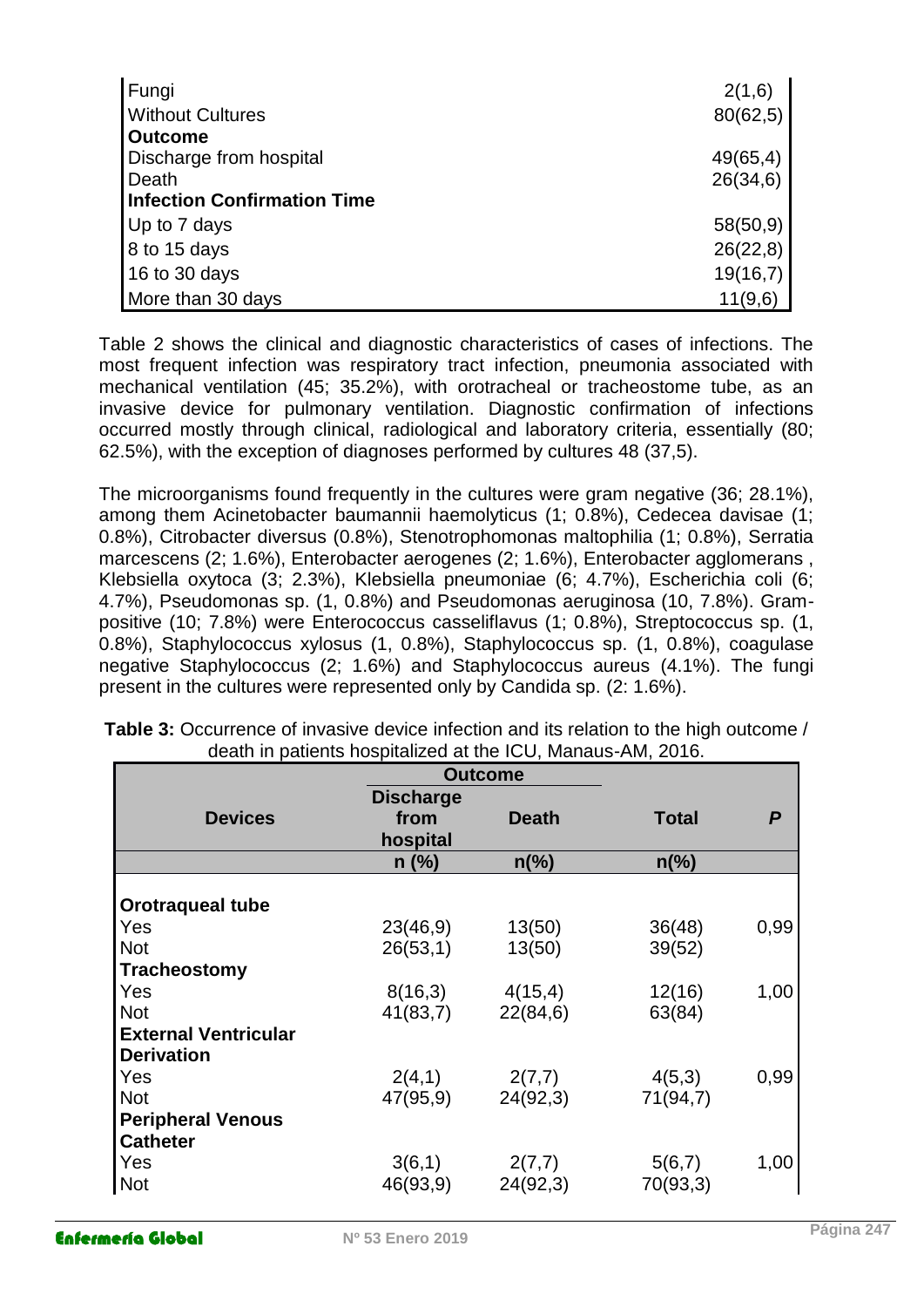| <b>Central Venous Catheter</b> |          |          |          |      |
|--------------------------------|----------|----------|----------|------|
| <b>Yes</b>                     | 7(14,3)  | 9(34,6)  | 16(21,3) | 0,99 |
| <b>Not</b>                     | 42(85,7) | 17(65,4) | 59(78,7) |      |
| Vesical Delay Probe            |          |          |          | 1,00 |
| Yes                            | 10(20,4) | 4(15,4)  | 14(18,7) |      |
| Not                            | 39(79,6) | 22(84,6) | 61(81,3) |      |

Table 3 shows the occurrence of infection in each invasive device during intensive care and its relation with discharge and deaths in patients. The use of the Orotraqueal Tube as the most used device within the ICU (36; 48%) related to the presence of IRAS and the Central Venous Catheter with the highest number of deaths (9; 34.6%) was noted in comparison the highs (7; 14.3%). The presence of infection in any of the presented devices did not show statistical significance in the association with the outcome (p> 0.05).

**Table 4:** Infections and their relation to the high outcome / death in patients hospitalized in the ICU, Manaus-AM, 2016.

| <b>Variables</b>                     | Average $\pm$<br><b>DP</b> | <b>Minimum</b> | <b>Maximum</b> |      |
|--------------------------------------|----------------------------|----------------|----------------|------|
| Number of Isolated<br>Microorganisms | $0.64 \pm 0.98$            |                | 5              | 0,02 |
| N ° of infections                    | $1,70 \pm 1,62$            |                | 9              |      |

The statistical relationship between the infection variables and their outcome is shown in table 4, with these associations being significant ( $p$  <0.05), that is, when the number of microorganisms isolated and the number of infections in a patient is higher, will be the chance of death in intensive care, according to the logistic regression model applied.

# **DISCUSSION**

The ICU is an environment characterized by receiving seriously ill patients and, due to the highly invasive care performed in this environment and the client's own critical condition, the hospital units are considered, in which the highest IH or IRAS which makes the ICU a priority environment for actions to prevent and control infections. The high prevalence of these infections becomes a factor that often implies an unfavorable outcome of these patients in the ICU. In addition, IRAS are associated with prolonged hospitalization, mortality and morbidity, and high costs with therapy <sup>(5)</sup>.

Regarding the gender, this study showed a higher prevalence of IRAS in the female sex (60%), this variable when compared to other studies show the occurrence of higher rates of IRAS in males, although this tendency is discrete, not exceeding 60%  $(6-10)$ . These findings reflect that there is a predominance of IRAS in the male gender, showing it as more vulnerable. However, this finding may be happening at random, since in none of the aforementioned studies was there statistical significance for the gender variable.

Regarding the age variable, the data from the present study show a predominance of IRAS in patients over 40 years of age, a fact evidenced in other studies where the mean age was found between 53; 57.3; 57 and 54 respectively<sup>(6.8-10)</sup>. In addition, it is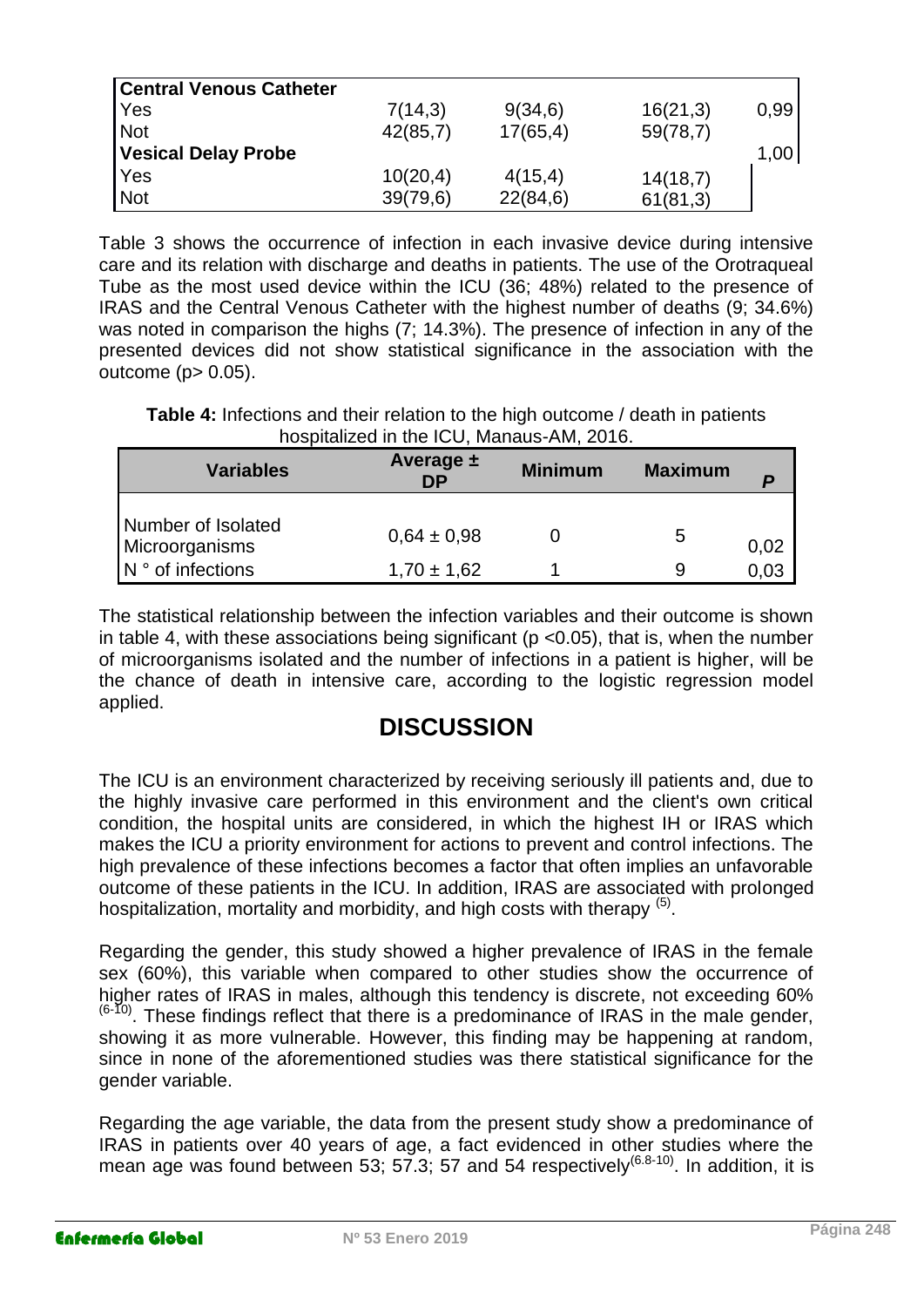possible to perceive a considerable rate (36.5%) of patients affected by IRAS over 60 years of age, as was also found in other studies carried out in this area <sup>(6-7)</sup>. Numerous factors contribute to the occurrence of IRAS in all hospital settings, including those intrinsic to the patient, with advanced age being an important factor already proven in the literature<sup>(11)</sup>.

Regarding the days of ICU stay, it was observed that the majority of the patients (82.4%) had their stay in that sector for more than 7 days. Similar results were found by studies developed in other regions of Brazil, where the mean hospitalization of patients who developed IRAS was 19.3; 21 and 21.2 days respectively<sup>(7,10,12)</sup> Prolonged ICU stay is associated with a higher risk of colonization by multiresistant pathogens, a fact that favors the acquisition of IRAS $^{(13)}$ .

It is consolidated in the literature that the permanence of the patient in the critical environment is a major risk factor for the acquisition of infections, since it suffers from a high environmental exposure in the ICU, increases the chances of colonization by multiresistant microorganisms and also cross infection<sup>(14)</sup>.

The data referring to ICU days after admission to the hospital reveal that an expressive percentage of patients (38.7%) who had a hospitalization time of more than 8 days, a fact that constitutes an increased risk factor for the precipitation of IRAS for the same reasons for the long stay in the ICU<sup>(13)</sup>. In addition, these data are corroborated by a study developed in a university hospital that detected a mean stay of 36 days among patients who developed infection. This outcome may be related to the underlying diseases of the patients who developed IRAS, since the hospital where this study was performed is a reference for serious diseases and large surgical procedures. These underlying events tend to destabilize the body's defense mechanisms, cause malnutrition and confer deficiencies in immune defenses, which, together with prolonged institutional stay, become serious risk factors for IRAS $^{\left(6,13\right)}$ .

Regarding the patient's classification, this study showed a higher prevalence of surgical patients (45.3%), a similar result also found in another study on the subject (7). However, these findings are not standard in the literature, since a more recent study on IRAS in the ICU showed an inverse finding in this study, where 83.2% of the sample was classified as clinical<sup>(8)</sup>. Thus, it is not possible to establish an exact relation on the occurrence of IRAS and the classification of the patient, since both can be configured as a risk factor.

When statistical association was made between the sociodemographic characteristics of the patients with IRAS with high and death outcomes, there was not enough significance to effectively relate such data to these two outcomes, as observed in Table 1.

When investigating the type of infection present in the unit, a higher incidence of ventilator-associated respiratory tract infection (VAP) was observed, followed by infection of the bloodstream and urinary tract. Similar prevalence in relation to URI IRAS topographies occurred in another study $(12)$ , which showed the same sequence of events in descending order, with a prevalence of respiratory infection of 48.1% and ICS 32.1%. Another study has also shown that respiratory, bloodstream and urinary infections are the most prevalent topographies in  $ICU^{(15)}$ . A study carried out at an ICU in Rio Grande do Sul identified that respiratory infections accounted for 57% of the total in that ICU<sup>(16)</sup>. Still supporting the findings of this trial, the Ministry of Health states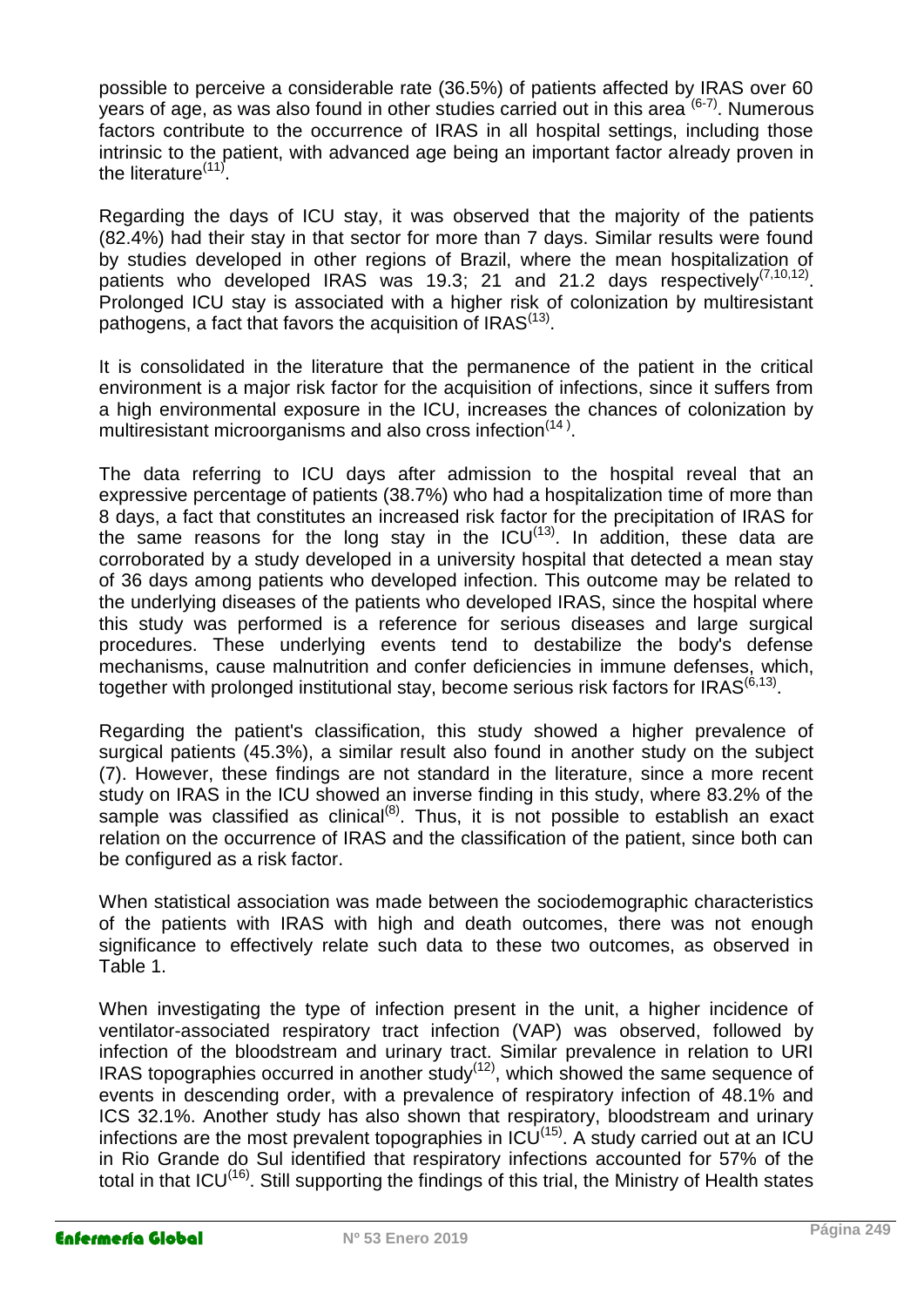that respiratory tract infections correspond to approximately 25% of all infections acquired in ICUs, with patients on invasive ventilation being in an increased risk group for pneumonia due to three The main factors were: decreased patient defenses; elevated risk of having airways inoculated with large amounts of contaminated material; and presence of more aggressive and antimicrobial resistant microorganisms in the environment, nearby surfaces, materials and colonization of the patient<sup> $(17)$ </sup>. It is important to emphasize that pneumonia is the main cause of IRAS in ICU, and its incidence increases by up to 21 times in patients submitted to mechanical ventilation, making it the main cause of death due to infections in this context<sup>(18,19)</sup>.

With regard to the diagnosis of infections, there was a predominance of manifested clinical symptoms, associated with laboratory and radiological examinations, and culture diagnosis was performed in less than half the cases. These findings diverge from recent studies that characterize IRAS in ICUs where culture diagnosis was present at rates that reached up to 90% of the cases studied $(10)$ . Regarding this, the Ministry of Health, through its official documents, states that the diagnostic criteria of IRAS are specific for each topography studied, taking into account clinical and laboratory aspects, but must have the isolation of the associated microorganism, for a better targeting of therapy<sup>(17,20)</sup>.

As far as the types of microorganisms isolated in the cultures were concerned, gramnegative bacteria predominated. This finding is corroborated by other studies, in which incidences of this group of bacteria were recorded in 81.1%, 82% and 72.9% respectively<sup>(12,16,21)</sup>. Infections caused by gram-negative bacteria are linked to extremely high resistance profiles, which makes it difficult to establish initial therapy and has a strong impact on the prognosis of critically ill patients, being responsible for the high mortality rates associated with IRAS in  $ICU^{(22)}$ .

Regarding the outcomes of patients with IRAS investigated in this study, the majority were discharged from the unit (67.4%). This finding is corroborated by a study carried out in a UTI in Paraná, where the high outcome was  $61.6\%^{(23)}$ . Other international studies have reported results in which the percentage of discharge was 83.2%, 89% and 87.2%, respectively<sup>(11,24,25)</sup>. These outcomes are directly associated with factors related to the patient's ICU entry, the number of invasive devices installed and the presence of IRAS in these patients<sup>(12)</sup>.

Regarding the time to diagnosis of IRAS after ICU admission, this study showed early detection in about half of the cases and more than 70% in up to 15 days. These findings are similar to those found in another study with mean time to the diagnosis of IRAS of 11.7 days<sup>(12)</sup>. In the study carried out in an ICU of Minas Gerais, it showed an average time of 5.6 days for the diagnosis of IRAS, a finding that also corroborates that brought in this study $^{(8)}$ .

Regarding the occurrence of IRAS according to the invasive devices used, and its relationship with the high outcome and death, it is noticed that the orotracheal tube, tracheostomy, central venous catheter and bladder catheter were the devices that were most associated with the presence of IRAS, being highlighted in this study the orotracheal tube. These findings are similar to other studies, where the same devices were associated with the presence of IRAS in ICU, and mechanical ventilation devices were responsible for supporting the higher death outcome among patients with  $IRAS^{(10,12)}$ .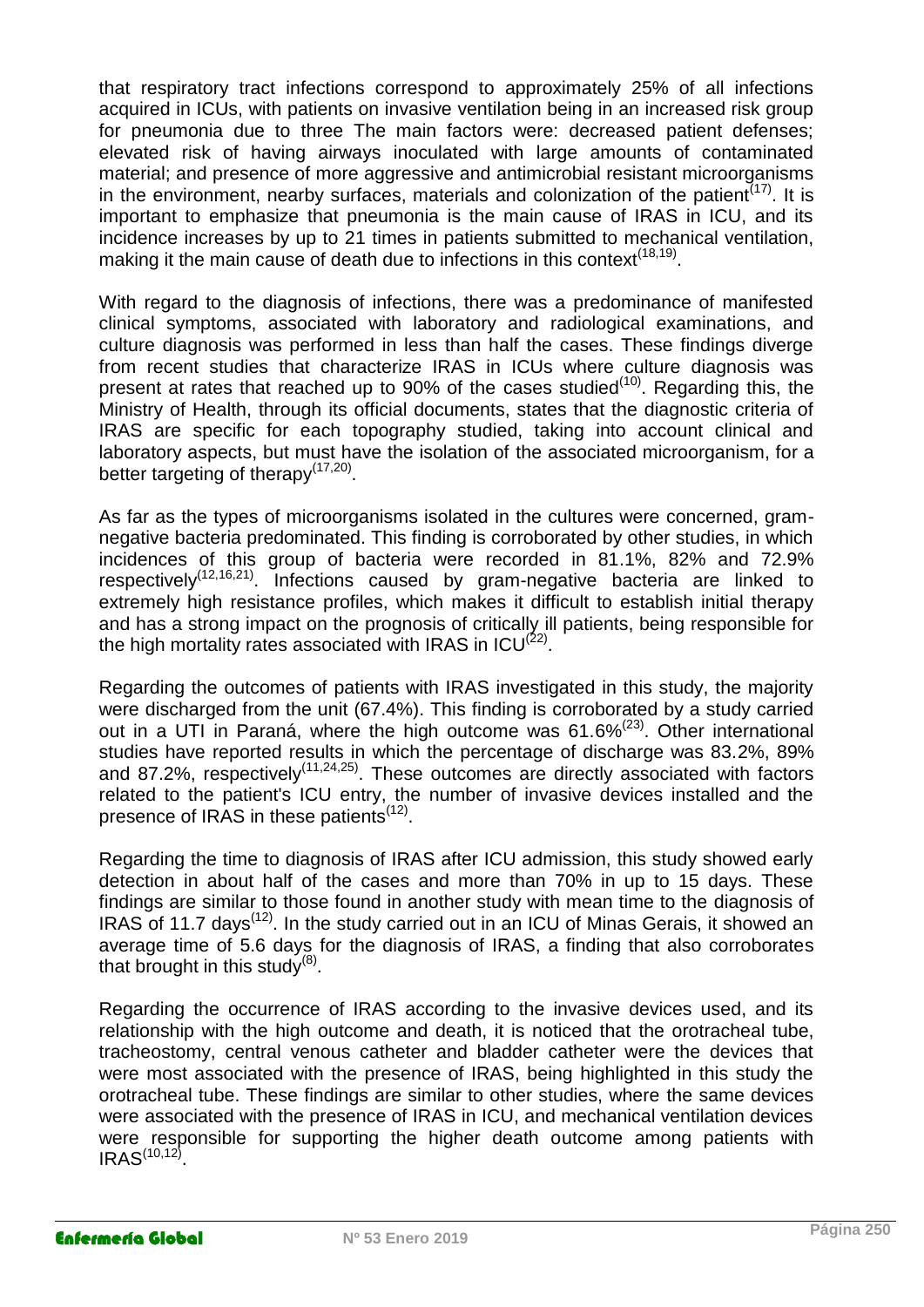It is evident the correlation of the use of invasive devices and the presence of IRAS. Studies that have already been carried out confirm the statistical relationship between the use of central venous catheter and bloodstream infections and the use of the late bladder catheter with urinary tract infections<sup>(26)</sup>. Another study showed that 90% of patients who developed nosocomial pneumonia in ICU were submitted to tracheal intubation and mechanical ventilation<sup>(14)</sup>.

This study showed strong evidence, through logistic regression, of the close relationship with the death outcome and two important aspects: number of infections and numbers of associated pathogens. These findings only reinforce this assertion already consolidated in many studies carried out in Brazil and in other countries, as well as what is said in the gray literature, because, these factors significantly increase the difficulty in the therapeutic management and the risk of the institutionalized evolve to a framework of sepsis and septic shock<sup>(12,22)</sup>.

# **CONCLUSIONS**

Just as important is the application of new sophisticated technologies in critical patient care, it is essential to know the clinical and epidemiological aspects of IRAS in this care environment, since their presence makes the service extremely costly and reduces the effectiveness of the role to which the ICU is intended.

Thus, it can be concluded from this study that the patients affected by IRAS in the context investigated belonged to the female sex, aged 60 years or over, most of them were classified as surgical and had a long stay in the ICU. Regarding the profile of infections, there were predominance of those related to the respiratory tract, bloodstream and urinary tract, calling attention to PAV and its association with a higher death outcome among patients. The study also showed that there is a predominance of the clinic associated with laboratory and imaging exams in the diagnosis of IRAS, and that cultures are neglected. Among the identified microorganisms there is a predominance of gram-negative, which presents a great challenge for the correct and effective therapeutic management of patients. The most used devices that were associated with the presence of IRAS were the orotracheal tube and tracheostome, central venous catheter and the bladder catheter of delay. There was a strong and significant correlation between the death outcome and the number of infections present and the number of pathogens isolated in each patient.

In the light of the analysis carried out in this study, it is important to carry out further investigations for a longer period and sample, in order to obtain more concrete results and that can support the practice of care, since the IRAS are responsible for excessive burden of critical care, negatively impacting the state budget, contributing to a reduction of investments in other areas, such as basic care, in addition to increasing mortality rates in these settings.

It is imperative to correctly investigate and monitor IRAS cases, considering the different factors associated with this condition, such as: increased susceptibility of the patient, emergence of multiresistant bacteria due to inappropriate and indiscriminate use of antibiotics, lack of systematized work by the health team and assistance procedures without proper aseptic technique. It is therefore a matter of extreme complexity, requiring a great effort to solve such problem, making evident the need for epidemiological surveillance of IRAS in patients hospitalized in the Intensive Care Unit.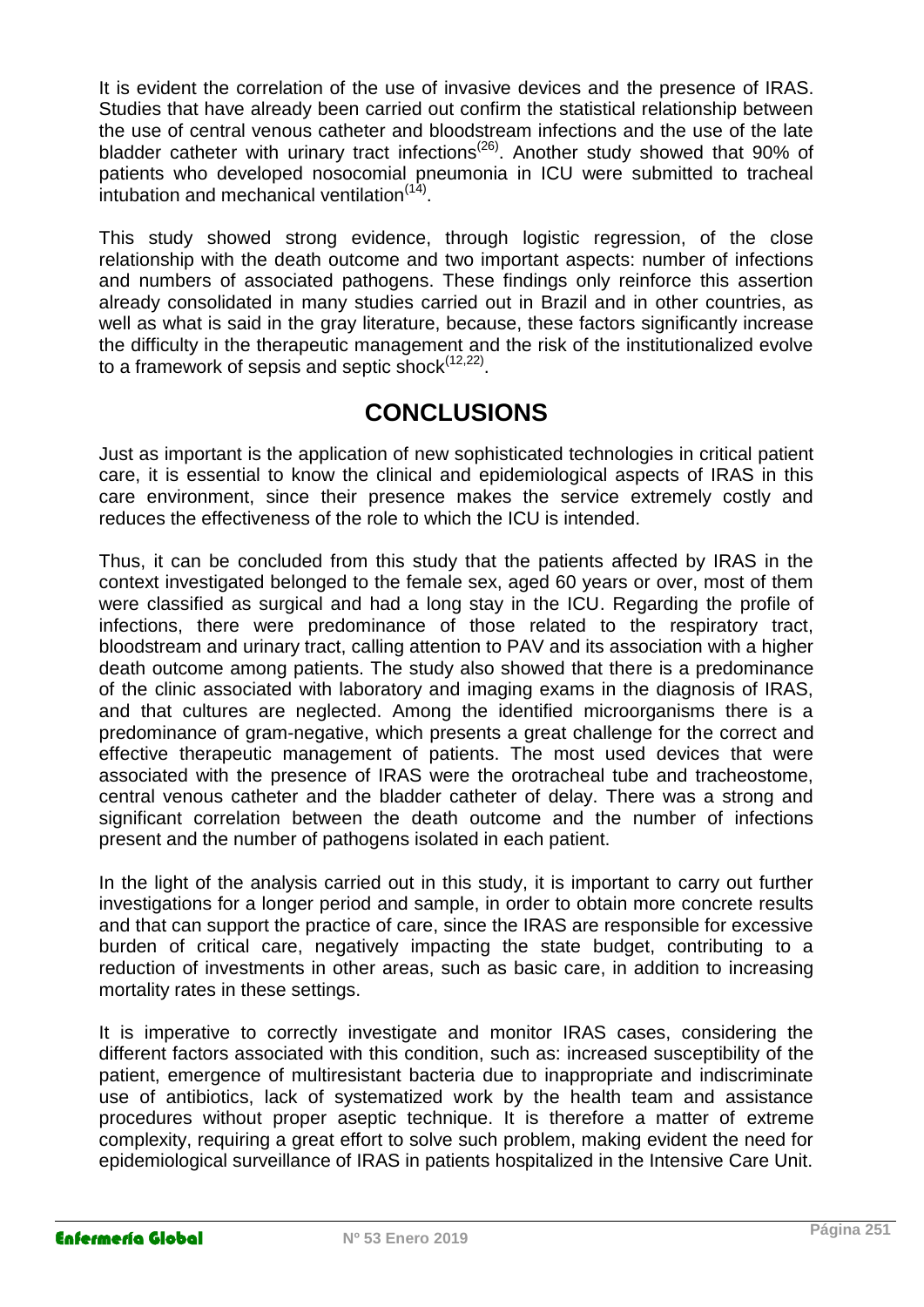The control of IRAS is a laborious task that increasingly demands multiprofessional effort and work within the ICU, in order to minimize the impacts brought by these complications, making the service more efficient and effective. Such actions may be focused on strengthening health education actions of professionals for the prevention of IRAS, hand hygiene at all times of care, strict control of procedures in the critical environment, implementation of bundles to prevent major types of infection , monitoring and appropriate therapeutic management of the cases of IRAS, dissemination of epidemiological data to the team, incentive for the use of personal protective equipment, among others.

In this sense, it is essential to strengthen the CCHI of the research institution, so that it can act as a beacon and articulator of the actions and services that meet the problem, in order to qualify care for the critical patient.

Among the limitations of the research, the relatively short period of the analyzed cases and the number of cases evaluated in the study that do not allow the generalization of the findings to the general population stand out.

# **REFERENCES**

1. Silva PF, Padoveze MC. Infecções relacionadas a serviços de saúde orientação para público em geral: Conhecendo um pouco mais sobre infecção. 2012. Disponível em: [http://pesquisa.bvs.br/brasil/resource/pt/ses-27259.](http://pesquisa.bvs.br/brasil/resource/pt/ses-27259)

2. Freire ILS, Menezes LCC, Sousa NML, Araújo RO, Vasconcelos QLDAQ, Torres GV. Epidemiologia das infecções relacionadas à assistência à saúde em unidade de terapia intensiva pediátrica**.** Revista de Atenção à Saúde, Rio Grande do Norte-RN. nº 35, jan./mar. 2013. Disponível em:

[http://seer.uscs.edu.br/index.php/revista\\_ciencias\\_saude/article/view/1675/1371](http://seer.uscs.edu.br/index.php/revista_ciencias_saude/article/view/1675/1371)

3. Viana RAPP, Whitaker IY. Enfermagem em terapia intensiva: Práticas e Vivências. Porto Alegre-PR: Artmed, 2011.

4. Brasil. Agência Nacional de Vigilância Sanitária. Medidas de Prevenção de Infecção Relacionada à Assistência à Saúde Brasília, DF, 1ª edição, 2013b. Disponível em: [http://www20.anvisa.gov.br/segurancadopaciente/images/documentos/livros/Livro4-](http://www20.anvisa.gov.br/segurancadopaciente/images/documentos/livros/Livro4-MedidasPrevencaoIRASaude.pdf) [MedidasPrevencaoIRASaude.pdf.](http://www20.anvisa.gov.br/segurancadopaciente/images/documentos/livros/Livro4-MedidasPrevencaoIRASaude.pdf)

5. Calil K, Valente GSC, Silvino ZR. Ações e/ou intervenções de enfermagem para prevenção de infecções hospitalares em pacientes gravemente enfermos: Uma Revisão Integrativa**.** Enfermería Global, Murcia-Espanha, v. 13, n. 2, p. 425-443, abr. 2014. Disponível em: [http://revistas.um.es/eglobal/article/view/156491.](http://revistas.um.es/eglobal/article/view/156491)

6. Nogueira PSF, Moura ERF, Costa MMF, Monteiro WMS, Brondi L. Perfil da infecção hospitalar em um hospital universitário. Revista de Enfermagem UERJ. Rio de Janeiro-RJ, v. 17, n. 1, p. 96-101, jan./mar. 2009. Disponível em: [http://www.facenf.uerj.br/v17n1/v17n1a18.pdf.](http://www.facenf.uerj.br/v17n1/v17n1a18.pdf)

7. Oliveira AC, Kovner CT, Silva RS. Infecção hospitalar em unidade de tratamento intensivo de um hospital universitário brasileiro**.** Rev. Latino-Americana Enfermagem, Ribeirão Preto-SP, v.18, n. 2, p. 97-104, mar./abr. 2010. Disponível em: [http://www.scielo.br/pdf/rlae/v18n2/pt\\_14.pdf.](http://www.scielo.br/pdf/rlae/v18n2/pt_14.pdf)

8. Oliveira AC, Paula AO, Iquiapaza RA, Lacerda ACS. Infecções relacionadas à assistência em saúde e gravidade clínica em uma unidade de terapia intensiva. Revista Gaúcha de Enfermagem, v. 33, n. 3, p. 89-96, 2012. Disponível em: [http://seer.ufrgs.br/index.php/RevistaGauchadeEnfermagem/article/view/25068/21950.](http://seer.ufrgs.br/index.php/RevistaGauchadeEnfermagem/article/view/25068/21950) 9. Nangino GO, Oliveira CD, Correia PC, Machado NM, Dias ATB. Impacto financeiro das infecções nosocomiais em unidades de terapia intensiva em hospital filantrópico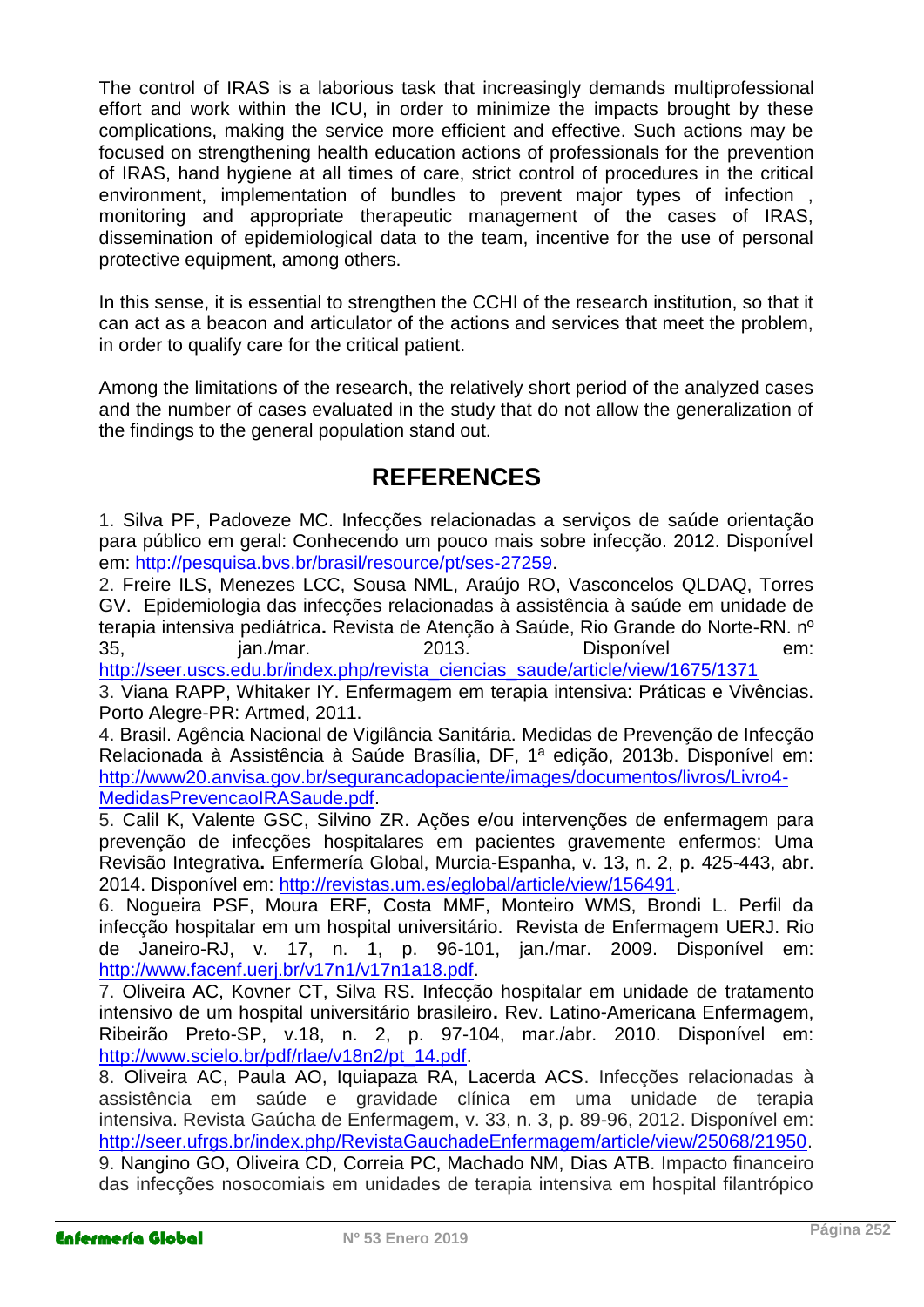de Minas Gerais. Rev. Bras. Ter. Intensiva, v. 24, n. 4, p. 357-361, 2012. Disponível em: [http://www.scielo.br/pdf/rbti/v24n4/a11v24n4.pdf.](http://www.scielo.br/pdf/rbti/v24n4/a11v24n4.pdf)

10. Gomes AC, Carvalho PO, Lima ETA, Gomes ET, Valença MP, Cavalcanti ATA. Caracterização das infecções relacionadas à assistência à saúde em unidade de terapia intensiva. Revista de Enfermagem UFPE, v. 8, n. 6, p. 1577-1585, 2014. Disponível em:

[http://www.revista.ufpe.br/revistaenfermagem/index.php/revista/article/view/5618.](http://www.revista.ufpe.br/revistaenfermagem/index.php/revista/article/view/5618)

11. Avci M, Ozgenc [O,](javascript:void(0);) Coskuner [SA,](javascript:void(0);) Olut AI.Hospital acquired infections (HAI) in the elderly: comparison with the younger patients. Archives of gerontology and geriatrics, v. 54, n. 1, 2012. Disponível em: [http://www.aggjournal.com/article/S0167-](http://www.aggjournal.com/article/S0167-4943(11)00082-3/pdf) [4943\(11\)00082-3/pdf.](http://www.aggjournal.com/article/S0167-4943(11)00082-3/pdf)

12. Pereira FGF, Chagas ANS, Freitas MMC, Barros LM, Caetano JÁ. Caracterização das infecções relacionadas à assistência à saúde em uma Unidade de Terapia Intensiva. Vigilância Sanitária em Debate: Sociedade, Ciência & Tecnologia, v. 4, n. 1, p. 70-77, 2016. Disponível em:

[https://visaemdebate.incqs.fiocruz.br/index.php/visaemdebate/article/view/614.](https://visaemdebate.incqs.fiocruz.br/index.php/visaemdebate/article/view/614)

13. Lisboa T, Nagel F. Infecção por patógenos multi-resistentes na UTI: como escapar. Rev Bras Ter Intensiva, v. 23, n. 2, p. 120-4, 2011. Disponível em: [http://www.scielo.br/pdf/rbti/v23n2/a03v23n2.pdf.](http://www.scielo.br/pdf/rbti/v23n2/a03v23n2.pdf)

14. [Marra AR,](http://scicurve.com/author/Marra%20Alexandre%20R) Aranha [CLF,](http://scicurve.com/author/Camargo%20Luis%20Fernando%20Aranha) Campos [PAC,](http://scicurve.com/author/Pignatari%20Antonio%20Carlos%20Campos) Teresa [S,](http://scicurve.com/author/Sukiennik%20Teresa) Petersen BPR. Nosocomial bloodstream infections in Brazilian hospitals: analysis of 2,563 cases from a prospective nationwide surveillance study. Journal of clinical microbiology, v. 49, n. 5, p. 1866-1871, 2011. Disponível em: [http://scicurve.com/paper/21411591.](http://scicurve.com/paper/21411591)

15. Costa FM, Soares AP, Batista LB, Carneiro JÁ, Santos JAD. Infecção hospitalar: distribuição topográfica e microbiológica em um hospital público de ensino. J Health Sci Inst, v. 32, n. 3, p. 265-70, 2014. Disponível em: [https://www.unip.br/comunicacao/publicacoes/ics/edicoes/2014/03\\_jul-](https://www.unip.br/comunicacao/publicacoes/ics/edicoes/2014/03_jul-set/V32_n3_2014_p265a270.pdf)

[set/V32\\_n3\\_2014\\_p265a270.pdf.](https://www.unip.br/comunicacao/publicacoes/ics/edicoes/2014/03_jul-set/V32_n3_2014_p265a270.pdf)

16. Favarin SS, Camponogara S. Perfil dos pacientes internados na unidade de terapia intensiva adulto de um hospital universitário. Revista de Enfermagem da UFSM, v. 2, n. 2, p. 320-329, 2012. Disponível em: [https://periodicos.ufsm.br/reufsm/article/view/5178.](https://periodicos.ufsm.br/reufsm/article/view/5178)

17. Brasil. Agência Nacional de Vigilância Sanitária. Critérios Diagnósticos de Infecções Relacionadas à Assistência à Saúde. Brasília, Distrito Federal, 1ª edição, 2013a. Disponível em:

[http://www20.anvisa.gov.br/segurancadopaciente/images/documentos/livros/Livro2-](http://www20.anvisa.gov.br/segurancadopaciente/images/documentos/livros/Livro2-CriteriosDiagnosticosIRASaude.pdf) [CriteriosDiagnosticosIRASaude.pdf.](http://www20.anvisa.gov.br/segurancadopaciente/images/documentos/livros/Livro2-CriteriosDiagnosticosIRASaude.pdf)

18. Rodrigues PMA, Neto EC, Santos LRC, Knibel MF. Pneumonia associada à ventilação mecânica: epidemiologia e impacto na evolução clínica de pacientes em uma unidade de terapia intensiva. Jornal Brasileiro de Pneumologia, v. 35, n. 11, p. 1084-1091, 2009. Disponível em:

[http://www.scielo.br/scielo.php?script=sci\\_arttext&pid=S1806-37132009001100005.](http://www.scielo.br/scielo.php?script=sci_arttext&pid=S1806-37132009001100005)

19. Barros LM, Bento JNC, Caetano JÁ, Moreira RAN, Pereira FGF, Frota NM, et al. Prevalência de micro-organismo e sensibilidade antimicrobiana de infecções hospitalares em unidade de terapia intensiva de hospital público no Brasil. Revista de Ciências Farmacêuticas Básica e Aplicada, v. 33, n. 3, p. 429-435, 2012. Disponível em: [http://serv-](http://serv-bib.fcfar.unesp.br/seer/index.php/Cien_Farm/article/viewFile/2211/1267)

[bib.fcfar.unesp.br/seer/index.php/Cien\\_Farm/article/viewFile/2211/1267.](http://serv-bib.fcfar.unesp.br/seer/index.php/Cien_Farm/article/viewFile/2211/1267)

20. Brasil. Ministério da Saúde. Portaria n. 2.616, 12 de maio de 1998. Diário Oficial, Brasília, em: 1998. Disponível em: em: [http://bvsms.saude.gov.br/bvs/saudelegis/gm/1998/prt2616\\_12\\_05\\_1998.html.](http://bvsms.saude.gov.br/bvs/saudelegis/gm/1998/prt2616_12_05_1998.html)